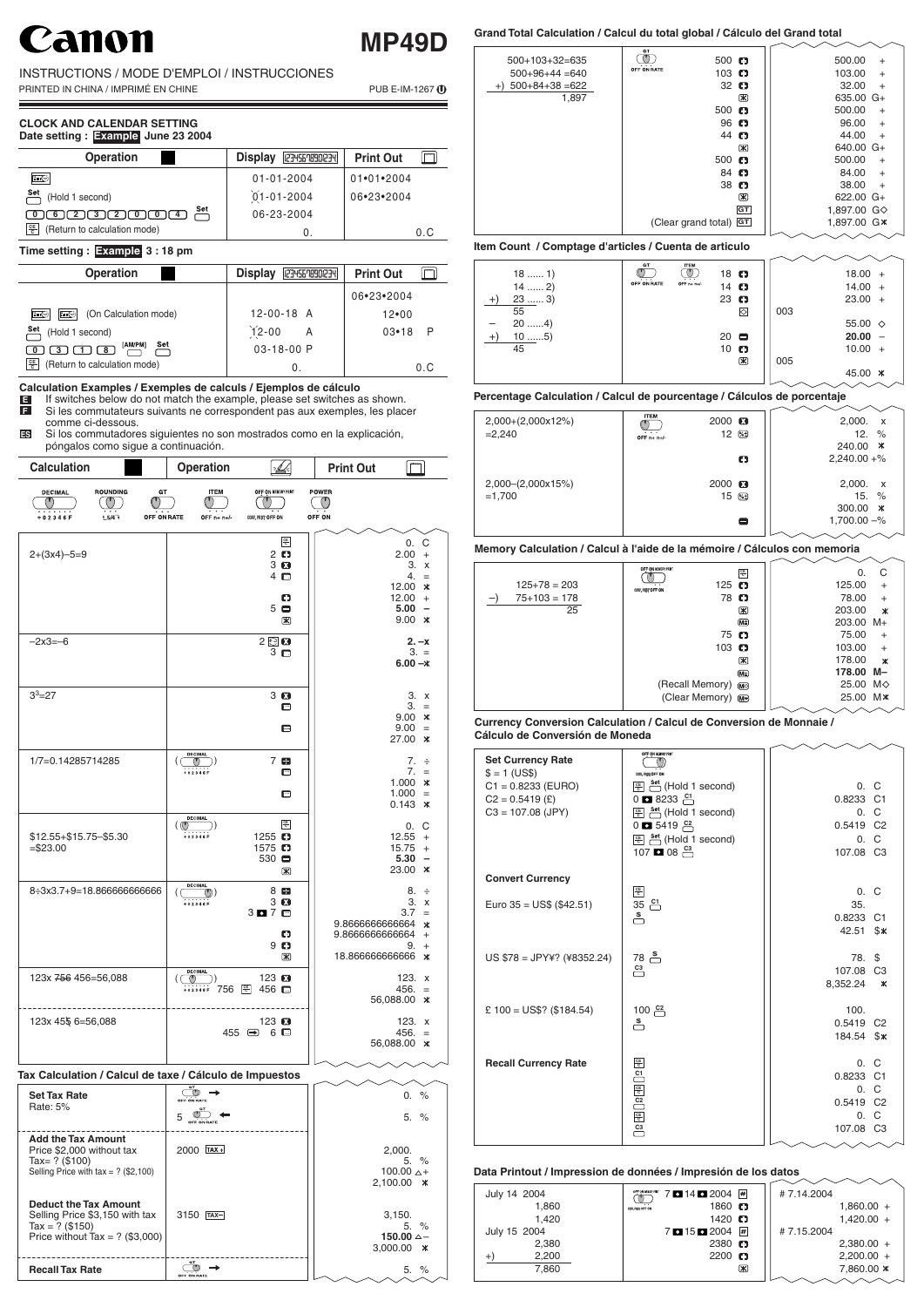#### **Overflow / Dépassement de capacité / Derramamiento de capacidad**



| <b>Calculating Cost</b>          |                 |                         |
|----------------------------------|-----------------|-------------------------|
| Selling Price: \$1,500           | $1500$  SELL    | 1,500. $S \times$       |
| Profit Margin: 30%               | MARGIN<br>30    | $30. M\%$               |
| $Cost = ?($1,050)$               |                 | 1,050.00 C <sup>*</sup> |
|                                  |                 |                         |
| <b>Calculating Selling Price</b> |                 |                         |
| Cost: \$2,000                    | $2000$ $ cost $ | $2,000.$ $C*$           |
| Profit Margin: 20%               | MARGIN<br>20    | $20. M\%$               |
| Selling Price = $?(\$2,500)$     |                 | 2,500.00 S*             |
|                                  |                 |                         |
| <b>Calculating Profit Margin</b> |                 |                         |
| Cost: \$1,500                    | 1500   cost     | 1,500. C <sup>*</sup>   |
| Selling Price: \$2,000           | $2000$  SELL    | $2,000.$ S <sup>*</sup> |
| Profit Margin = $? (25%)$        |                 | 25.00 M%                |
|                                  |                 |                         |

#### **Business Cálculo de costes-ventas-margen Cost-Sell-Margin Calculation / Calcul des coûts-ventes-marges /**

Memory backup battery retains the tax rate, calendar and clock setting, when the power is off or even when the AC cord is disconnected.

#### **BEFORE USING THE PRINTER FOR FIRST TIME AVANT DE COMMENCER ANTES DE EMPEZAR**

**ESPAÑOL**

**ENGLISH**

**ESPAÑOL**

**ENGLISH**

**FRANÇAIS** Remove the tape on the ink ribbon of the calculator before use. Retirez la bande sur le ruban d'encre du calculateur avant de l'utiliser.

Quite la tapa de la cinta gris la calculadora antes de utilizarla.



#### **CANON ELECTRONIC BUSINESS MACHINES (H.K.) CO., LTD.**

17/F., Ever Gain Plaza, Tower One, 82-100 Container Port Road, Kwai Chung, New Territories, Hong Kong **CANON U.S.A., INC.** One Canon Plaza, Lake Success, NY 11042, U.S.A. **CANON CANADA INC.** 6390 Dixie Road, Mississauga, Ontario, L5T 1P7, Canada **CANON LATIN AMERICA, INC.** 703 Waterford Way, Suite 400, Miami, FL 33126, U.S.A.

**FRANÇAIS** Pile de secours permettant de garder en mémoire, le tarif de TVA, les réglages du calendrier et de l'heure lorsque l'appareil est éteint ou même lorsque le cordon secteur est débranché.

Battery : 1 Lithium battery (Type : CR2025) Battery life : Backup time 2000 hours

Replace back-up battery

After replace the back-up battery, press the [RESET] button. After resetting be sure to set the calendar, clock and tax rate again.

**Caution risk of explosion if battery is replaced by an incorrect type. Dispose of used batteries according to the instructions.**

However, there is no guarantee that interference will not occur in a particular installation. If this equipment does cause harmful interference to radio or television reception, which can be determined by turning the equipment off and on, the user is encouraged to try to correct the interference by one or more of the following measures:<br>
• Reorient or relocate the receiving antenna.

Pile : 1 pile lithuim (Type : CR2025) Durée de la pile : Heure du souper 2000.

Remplacement de la pile de secours

- 
- Reorient or relocate the receiving antenna. Increase the separation between the equipment and receiver.
- Connect the equipment into an outlet on a circuit different from that to which the receiver is connected.
- Consult the dealer or an experienced radio/TV technician for help.

Après avoir remplacé la pile de secours, appuyez sur le bouton [RESET]. Après réinitialisation, veillez à

Remarque : L'appareil a été soumis à des tests et il a été déterminé qu'il respecte les limites d'un appareil numérique de classe B, conformément à l'article 15 du règlement de la FCC. Ces limites sont en place pour assurer une protection raisonnable contre le<br>brouillage nuisible dans les installations résidentielles. L'appareil engendre, utilise et peu Il n'est toutefois pas garanti qu'aucun brouillage n'aura lieu dans une installation en particulier. Si l'appareil produit du brouillage<br>nuisible à la réception des radiocommunications et des émissions de télévision, ce qu sous et hors tension, l'utilisateur est encouragé à essayer d'enrayer le brouillage en prenant l'une ou plusieurs des mesures suivantes

régler de nouveau la date, l'heure et le taux d'imposition. **Attention: il y a risque d'explosion si les nouvelles piles ne sont pas du même type que les piles** 

**d'origine. Éliminez les piles usagées selon les instructions.**

La batería de seguridad de la memoria conserva la carga y el ajuste del calendario y del reloj cuando se interrumpe la alimentación o incluso cuando se desconecta el cable de CA. Pila : 1 pila de litio (Type : CR2025)

Duración de la pila : Tíempo de backup 2000 horas.

Reemplazo de la batería de respaldo

Después de reemplazar la batería de respaldo, presione el botón [RESET].

The limited warranty set forth below is given by Canon U.S.A., Inc., (Canon U.S.A.) and Canon Canada Inc., (Canon Canada) with respect to Calculators purchased and used in the United States and Canada respectively.

Una vez restablecida, asegúrese de volver configurar el calendario, el reloj y el tasa arancelaria. **Precaución: Riesgo de explosión si se reemplaza la batería con una del tipo incorrecto. Deshágase de las baterías usadas de acuerdo a las instrucciones.**



#### **Interference-Causing Equipment Regulations**

This digital apparatus does not exceed the Class B limits for radio noise emissions from digital apparatus as set out in the dinterference-causing equipment standard entitled "Digital Apparatus", ICES-003 of the Industry Canada.

#### **Règlement sur le matériel brouilleur**

Cet appareil numérique respecte les limites de bruits radioélectriques applicables aux appareils numériques de classe B prescrites dans la norme sur le matériel brouilleur : « Appareils numériques » NMB-003 édictée par lndustrie Canada.

Canon U.S.A., Inc. **Canon** Canada Inc. One Canon plaza, 6390 ch Dixie Lake Success, New York 11042-1198

Information Technology Services and CANON CANADA INFORMATION/SERVICE CENTER will refer you to the nearest Factory Service Center. Repairs not under warranty will be at such cost as Canon U.S.A. or Canon Canada may from time to time generally establish

(a)Loss or damage to the Calculators due to abuse, mishandling, alteration, accident, electrical current fluctuations, failure to follow operating instructions, maintenance<br>and environmental instructions prescribed in Cano Canada Factory Service Center.

NO IMPLIED WARRANTY (OR CONDITION)\* INCLUDING ANY IMPLIED WARRANTY (OR CONDITION)\* OF MERCHANTABILITY OR FITNESS FOR A PARTICULAR PURPOSE, APPLIES TO THE CALCULATORS AFTER THE APPLICABLE PERIOD OF EXPRESS WARRANTY STATED ABOVE, AND NO OTHER<br>EXPRESS WARRANTY OR GUARANTY, EXCEPT AS MENTIONED ABOVE, GIVEN BY ANY PERSON, FIRM OR CORPORATION WI CALCULATORS SHALL BIND CANON U.S.A. OR CANON CANADA. (SOME STATES OR PROVINCES DO NOT ALLOW LIMITATIONS ON HOW LONG AN IMPLIED WARRANTY LASTS, SO THE ABOVE LIMITATION MAY NOT APPLY TO YOU.) NEITHER CANON U.S.A. NOR CANON CANADA SHALL BE LIABLE FOR<br>LOSS OF REVENUE OR PROFITS, FAILURE TO REALIZE SAVINGS OR OTHER BENEFITS, OR FOR ANY OTHER SP THE CLAIM IS BASED, AND EVEN IF CANON U.S.A. OR CANON CANADA HAS BEEN ADVISED OF THE POSSIBILITY OF SUCH DAMAGES. NOR SHALL<br>RECOVERY OF ANY KIND AGAINST CANON U.S.A. OR CANON CANADA BE GREATER IN AMOUNT THAN THE PURCHASE P SOLD BY CANON U.S.A. OR CANON CANADA AND CAUSING THE ALLEGED DAMAGE. WITHOUT LIMITING THE FOREGOING, YOU ASSUME ALL RISK AND LIABILITY FOR LOSS, DAMAGE OR INJURY TO YOU AND YOUR PROPERTY AND TO OTHERS AND THEIR PROPERTY ARISING OUT OF USE, MISUSE OR<br>INABILITY TO USE ANY CALCULATOR SOLD BY CANON U.S.A. OR CANON CANADA NOT CAUSED DIRECTLY BY THE N CANON CANADA. (SOME STATES OR PROVINCES DO NOT ALLOW THE EXCLUSION OR LIMITATION OF INCIDENTAL OR CONSEQUENTIAL DAMAGES, SO THE ABOVE LIMITATION OR EXCLUSION MAY NOT APPLY TO YOU.) THIS LIMITED WARRANTY SHALL NOT EXTEND TO ANYONE OTHER THAN THE<br>ORIGINAL PURCHASER OF ANY CALCULATOR OR THE PERSON FOR WHOM IT WAS PURCHASED AS A GIFT AND STATES

This warranty gives you specific legal rights, and you may also have other rights which vary from state to state or province to province

#### **RÈGLEMENT DE LA FCC**

Please keep a copy of your original bill of sale. In order to obtain warranty service. You will need to present a copy of your original bill of sale from your Consumer Calculator retailer at the time of service.

- Placer l'antenne de réception dans une autre direction ou l'installer ailleurs.
- Augmenter la distance entre l'appareil et le récepteur.
- Relier l'appareil à une prise d'un circuit différent de celui auquel le récepteur est relié.
- Consulter le détaillant ou un technicien spécialisé en matière de radio-télévision.

#### **FCC REGULATIONS**

Note: This equipment has been tested and found to comply with the limits for a Class B digital device, pursuant to Part 15 of the<br>FCC Rules. These limits are designed to provide reasonable protection against harmful interf equipment generates, uses and can radiate radio frequency energy and, if not installed and used in accordance with the instructions may cause harmful interference to radio communications

**CANON CONSUMER CALCULATOR LIMITED WARRANTY**

This limited warranty is only effective upon presentation of proof of purchase (bill of sale) to Canon U.S.A. or Canon Canada Factory Service Center. Canon Calculators, when delivered to you in a new condition in the original container, are warranted against defective materials or workmanship as follows: for a period of one (1) year from<br>the date of original purchase, defective parts or C Warranty for replacement shall not extend the original warranty period of the defective calculator.

When returning Calculators under this limited warranty, you must pre-pay the shipping charges, if any, and enclose a complete explanation of the problem. Calculators covered by this limited warranty will be repaired at Canon U.S.A.'s or Canon Canada's sole option, and returned to you without charge by any Canon U.S.A. or Canon<br>Canada Service Center. This warranty does not cover recharg or replacement

Pour retourner une calculatrice dans le cadre de la présente garantie restreinte, il faut payer d'avance les frais d'expédition, s'il y a lieu, et joindre une explication détaillée du problème. Les calculatrices couvertes par la présente garantie restreinte seront réparées à la discrétion exclusive de Canon U.S.A. ou de Canon Canada et<br>vous seront retournées sans frais par le centre d'entre rechargeables qui pourraient être fournies avec la calculatrice. Aucune autre garantie ni aucun remplacement ne sont prévus pour les piles dans le cadre de la présente entente.

Les services d'information technologique de Canon ou le CENTRE DE SERVICE ET D'INFORMATION DE CANON CANADA vous dirigeont vers le centre d'entretien et après-vente agréé le plus proche. Le coût des réparations non couvertes par la présente garantie sera celui que Canon U.S.A. ou Canon Canada établira à l'occasion.

La présente garantie restreinte couvre toutes les défectuosités constatées pendant l'utilisation normale des calculatrices et ne s'applique pas aux cas suivants a) Perte ou endommagement des calculatrices, causé par l'usage abusif, la manipulation négligente, les modifications, les accidents et les variations de courant<br>électrique, ainsi que l'omission d'observer les directives à énoncées dans le manuel d'utilisation de Canon U.S.A. ou de Canon Canada et l'entretien effectué ailleurs que dans un centre d'entretien et après-vente agréé de Canon U.S.A. ou de Canon Canada ;

c) modification ou retrait du numéro de série ou de datation de toute calculatrice ;<br>d) perte de la calculatrice ou dommages causés à ladite calculatrice par la fuite des piles que les piles rechargeables fournies en équip calculatrice par Canon U.S.A. ou Canon Canada) ou dommages causés par l'eau.

This limited warranty covers all defects encountered in normal use of the calculators, and does not apply in the following cases:

(b)Use of parts (other than those distributed by Canon U.S.A. or Canon Canada) which damage the Calculator or cause abnormally frequent service calls or service problems. (c)If any Calculator has had its serial numbers or dating altered or removed.

(d)Loss or damage to the Calculator due to leaking batteries (other than rechargeable batteries supplied as original equipment with the Calculator by Canon U.S.A. or Canon Canada) or water damage.

La présente garantie restreinte vous accorde des droits particuliers reconnus par la loi et il se peut que vous disposiez d'autres droits qui peuvent varier d'un État à l'autre ou d'une province à l'autre.

Pour obtenir des renseignements généraux, de l'aide technique ou des commandes d'accessoires ou pour connaître l'emplacement du centre d'entretien et après-vente de ce produit le plus proche aux États-Unis, veuillez communiquer avec :

Veuillez conserver un exemplaire de votre facture de vente initiale. Si vous désirez recevoir du service après-vente dans le cadre de cette garantie, vous devez présenter au centre de service un exemplaire de la facture de vente initiale de la calculatrice grand public de Canon obtenu chez le détaillant.

Canon U.S.A., Inc. One Canon plaza, Lake Success, New York 11042-1198

Canon Canada Inc. 6390 Dixie Road, Mississauga, Ontario L5T 1P7 \*CANADA

Canon Information Technology Services in the United States

For all general inquiries, operational assistance, accessory orders or for the location of the nearest service facility for this product in the United States, please contact:

Canon U.S.A., Inc. One Canon plaza, Lake Success, NY 11042, Customer Relations Division 1-800-828-4040

Also please keep all packing materials and the original packing box to protect your equipment, should you need to transport it for service.

Canon Information/Service Centers in Canada

|                                 | Should service be necessary, please call 1 800-OK CANON for information regarding the nearest Authorized Service Facility: |                               |
|---------------------------------|----------------------------------------------------------------------------------------------------------------------------|-------------------------------|
| Canon Canada Inc.               | Canon Canada Inc.                                                                                                          | Canon Canada Inc.             |
| 2828 16th Street, N.E. Calgary, | 5990 ch Côte-de-Liesse.                                                                                                    | 6390 Dixie Road, Mississauga, |
| Alberta T2E 7K7                 | Montréal, Québec H4T 1V7                                                                                                   | Ontario L5T 1P7               |
|                                 |                                                                                                                            |                               |

#### **GARANTIE RESTREINTE DES CALCULATRICES GRAND PUBLIC DE CANON**

La présente garantie restreinte est fournie par Canon U.S.A., Inc. (« Canon U.S.A. ») et par Canon Canada Inc. (« Canon Canada ») à l'égard des calculatrices achetées et utilisées aux États-Unis et au Canada res

La présente garantie restreinte est valable seulement sur présentation d'une preuve d'achat (facture de vente) à un centre d'entretien et aprés-vente agréé de Canon<br>U.S.A. ou de Canon Canada. Les calculatrices de Canon, l un centre d'entretien et après-vente agréé de Canon U.S.A. ou de Canon Canada et dont l'inspection confirme une défectuosité seront remplacées à la discrétion exclusive de Canon U.S.A. ou de Canon Canada par des pièces ou des calculatrices neuves ou remises en état du même modèle ou d'un modèle semblable. La durée de garantie des pièces de remplacement n'excédera en aucun cas la durée initiale de la garantie de la calculatrice défectueuse

b) utilisation de pièces (autres que celles distribuées par Canon U.S.A. ou Canon Canada) ayant pour effet d'endommager les calculatrices ou d'entraîner une fréquence anormale d'appels d'entretien ou de problèmes nécessitant le recours au service d'entretien et après-vente ;

AUCUNE GARANTIE (OU CONDITION)\* IMPLICITE, Y COMPRIS TOUTE GARANTIE (OU CONDITION)\* IMPLICITE À L'ÉGARD DE LA QUALITÉ MARCHANDE OU DE L'APTITUDE A UNE FIN PARTICULIERE, NE S'APPLIQUE AUX CALCULATRICES APRES LA PERIODE PRESCRITE DE LA GARANTIE EXPRESSE<br>SUSMENTIONNÉE ET, À L'EXCEPTION DE LADITE GARANTIE EXPRESSE, AUCUNE AUTRE GARANTIE EXPRESSE NI AUCUNE CANON CANADA A L'EGARD DE TOUTE OBLIGATION, QUELLE QU'ELLE SOIT. (CERTAINS ETATS ET PROVINCES N'AUTORISENT AUCUNE RESTRICTION<br>SUR LA DURÉE D'UNE GARANTIE IMPLICITE ; AINSI, IL EST POSSIBLE QUE LA RESTRICTION ÉNONCÉE CI-DES CAS.) CANON U.S.A. ET CANON CANADA N'ASSUMENT AUCUNE RESPONSABILITE A L'EGARD DE LA PERTE DE PRODUITS D'EXPLOITATION OU DE<br>PROFITS, NI À L'ÉGARD DES ÉCONOMIES OU DES PROFITS NON RÉALISÉS, NI À L'ÉGARD DE TOUT DOMMAGE SPÉCI JURIDIQUE SUR LAQUELLE S'APPUIE LA DEMANDE ET MEME SI CANON U.S.A. OU CANON CANADA A ETE INFORMEE DE LA POSSIBILITE DE TELS<br>DOMMAGES. AUCUN RECOUVREMENT, QU'ELLE QU'EN SOIT LA FORME, CONTRE CANON U.S.A. OU CANON CANADA NE DU PRIX D'ACHAT DE LA CALCULATRICE VENDUE PAR CANON U.S.A. OU PAR CANON CANADA ET À L'ORIGINE DES DOMMAGES PRÉSUMÉS. SANS VOUS LIMITER A CE QUI PRECEDE, VOUS ASSUMEZ TOUS LES RISQUES ET TOUTE LA RESPONSABILITE A L'EGARD DES PERTES, DES DOMMAGES<br>MATÉRIELS ET DES BLESSURES CORPORELLES SUBIS PAR VOUS OU D'AUTRES PERSONNES EN RAISON DE L'USAGE, DE L'U L'IMPOSSIBILITE D'UTILISER LES CALCULATRICES VENDUES PAR CANON U.S.A. OU PAR CANON CANADA, A MOINS QUE LESDITS DOMMAGES<br>MATÉRIELS, PERTES ET BLESSURES CORPORELLES N'AIENT ÉTÉ CAUSÉS DIRECTEMENT PAR LA NÉGLIGENCE DE CANON U POSSIBLE QUE LA RESTRICTION OU L'EXCLUSION ENONCEE CI-DESSUS NE S'APPLIQUE PAS DANS VOTRE CAS.) LA PRESENTE GARANTIE RESTREINTE<br>N'EST PAS ACCORDÉE À D'AUTRES PERSONNES QUE L'ACHETEUR INITIAL DE TOUTE CALCULATRICE OU LA PER CALCULATRICE EN CADEAU, ET CONSTITUE VOTRE RECOURS EXCLUSIF.

\* CANADA

Services d'information technologique de Canon aux États-Unis

Canon U.S.A., Inc., One Canon plaza, Lake Success, NY 11042 Customer Relations Division 1 800 828-4040

Veuillez garder tout le matériel d'emballage et toutes les boîtes d'emballage d'origine au cas où vous en auriez besoin pour transporter la calculatrice au centre de service.

Centres de service et d'information de Canon au Canada

Si vous avez besoin d'un service, composez le 1 800 OK CANON pour obtenir tous les renseignements sur le centre d'entretien et après-vente agréé de votre localité.

| Canon Canada Inc.            | Canon Canada Inc.       | Canon Canada Inc.      |
|------------------------------|-------------------------|------------------------|
| 2828 16 <sup>e</sup> Rue NE. | 5990 ch Côte-de-Liesse. | 6390 ch Dixie.         |
| Calgary AB T2E 7K7           | Montréal QC H4T 1V7     | Mississauga ON L5T 1P7 |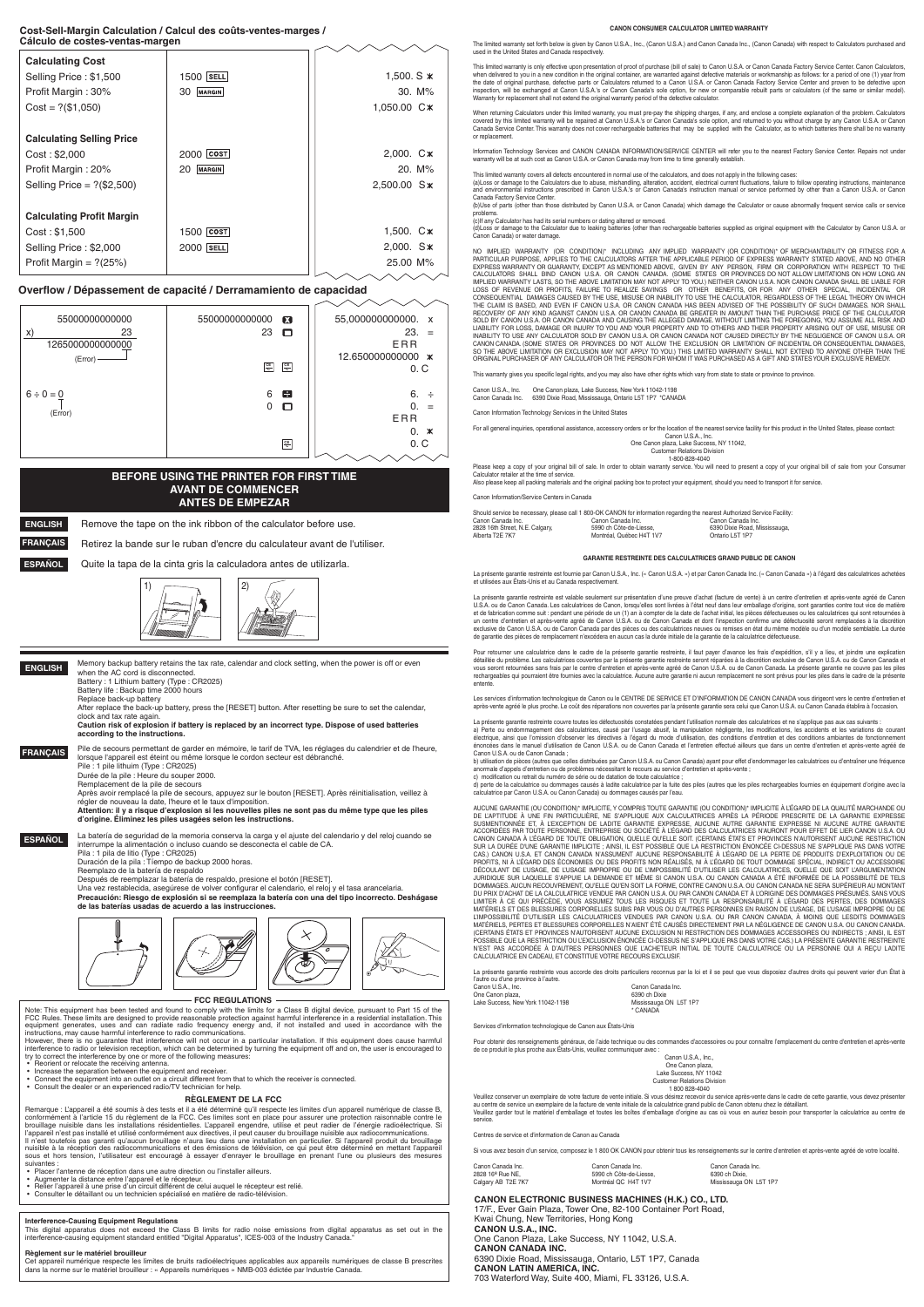#### **BEFORE STARTING**

Remove the insulation tape and press the [RESET] button at the back of the calculator before use.

POWER<br>OFF ON – Turns calculator On.

 $\overline{\mathbb{O}}$ – Turns calculator Off.

#### **POWER ON/OFF SWITCH**

#### **DECIMAL POINT SELECTOR SWITCH**



#### $^{\circ}$ **ROUNDING SWITCH**

**DECIMA** 

- Used for round-up  $[\hat{t}]$ , round-off [5/4], or round-down  $[\hat{t}]$  to the pre-selected decimal digits in the result.

– When the calculations are performed with the GT switch set to "ON", the totals are  $\circledcirc$ **GT** / accumulated in the grand total memory. Each time  $\mathbb K$  is pressed, the subtotal number OFF ON RATE is printed with the symbols G+. When **GT** is pressed, the intermediate grand total is printed with the symbols G $\diamondsuit$ . Press  $\overline{\mathtt{GT}}$  successively to get the grand total followed by the symbols  $G \times$ 

– Addition and subtraction functions are performed with an automatic 2-digit decimal. It is



 $\overline{\mathcal{O}}$ 

convenient for currency calculations. – All effective numbers up to 14 digits are printed or displayed.

#### **RATE SET**  $\overline{\mathbb{C}}$

OFF  $n + n + l$ 

**ITEM COUNT SWITCH**<br>
TEM At "n+" or "<br>
to 999. At "n+" or "n+/–" position, the calculator count and print the number of calculation items up to 999. **<ITEM COUNTER>**

When the "ITEM" switch is set at "n+", the calculator counts the number of times the  $\boxed{+}$ and  $\Box$  keys are pressed.

When the switch is set at "n+/-", the calculator counts the number of times the  $\boxed{+}$  key is pressed and subtracts from the total numbers of times the  $\Box$  key is pressed.

## **GRAND TOTAL / RATE SET SWITCH**

**GRAND TOTAL** 

 $\circled{r}$ **L5/47** 

> When the switch is set at "n+/-", the calculator counts the number of times the  $M\nexists$  key is pressed and subtracts from the total number of times the  $M \equiv$  key is pressed. **<PRINTOUT OF ITEM COUNT>**

When the PRINT switch is turned "ON", and the "ITEM" switch is at the "n+" or "n+/-

position, the number of items recorded by the counter can print up to three digits on the left-hand side of the paper by pressing either the  $\otimes$  key or the  $\mathbb X$  key for item count and  $M\odot$  key or  $M\ast$  key for memory item count.

– Set switch to "RATE" for setting or recalling the TAX rate.

Set the stream switch to "ON MEMORY PRINT" position to perform calculation using memory and basic calculation function.

Set the switch to "CONV. PRINT ON" position to perform currency conversion and basic calculation function.

**CO** 

 $\overline{\mathbb{C}}$ 

**<MEMORY ITEM COUNT>** When the "ITEM" switch is set at "n+", the calculator counts number of times

 $M<sup>±</sup>$  and  $M<sup>±</sup>$  keys are pressed.

- $\boxed{m}$  Used to switch between clock or calendar mode.
- $\begin{bmatrix} 12/24 \end{bmatrix}$ – Used to switch between 12 or 24 hour at clock mode time setting. Set
	- Used to set the date and time in clock & calendar mode.
- $\begin{matrix} \begin{bmatrix} \text{AM/PM} \end{bmatrix} \end{matrix}$ – Used to switch between AM or PM at clock mode time setting.
	- Used to select date format between "YYYY/MM/DD",
	- "DD/MM/YYYY" or "MM/DD/YYYY" at calendar mode.

Note: If all the power sources, and backup battery are disconnected, the calendar, clock, tax and currency rate will be cleared. In this case, please set the calendar, clock, tax and currency rate again.

> Used for calculating the cost, selling price and profit margin amount. Enter the value of any 2 items to obtain the balance value item. (e.g. enter the value of the cost and the selling price to obtain the profit margin %.)

## **MEMORY / CURRENCY CONVERSION SELECTION SWITCH**

#### **MEMORY CALCULATION**

In the following cases, when "E" is displayed, a dotted line is printed, the keyboard is electronically locked, and further operation is impossible. Press कि to clear the overflow. The overflow function occurs when: and further operation is impossible. Press [<u>除]</u> to clear the overflow. The overflow func<br>1. The result or the memory content exceeds 14 digits to the left of the decimal point.

– Entries and result will appear on the display but will not be printed out.



 $\mathbb{I}$  – Entries and result will appear on the display and printout.

#### **CURRENCY CONVERSION CALCULATION**

- 
- 2. Dividing by "0".<br>3. The sequential
- The sequential operation speed is faster than the calculation processing speed. (Buffer Register Overflow)
- Electromagnetic interference or electrostatic discharge may cause the display to malfunction or the memory and tax rate to be lost or altered. Should this occur, use the tip of a ballpoint pen (or similar sharp object) to press the [RESET] button on the back of the calculator. After resetting be sure to set the calendar, clock, tax and currency rate again.



- Entries and result will appear on the display but will not be printed out.
- Entries and result will appear on the display and printout.
- Press  $\Box$  and hold for 1 second, then enter the currency conversion rate and press **C**<sub>1</sub> <u>C<sub>1</sub></del> C<sub>1</sub> C<sub>2</sub><sup></sup> or C<sub>3</sub><sup></sup> – Press  $\frac{S_{\text{L}}}{C_{\text{L}}}$  and hold for 1 second  $\frac{C_{\text{L}}}{C_{\text{L}}}$ ,  $\frac{C_{\text{L}}}{C_{\text{L}}}$  or  $\frac{C_{\text{L}}}{C_{\text{L}}}$  to store the rate.</u>
- $\frac{\mathbb{E}}{\mathbb{E}} \overset{\mathbb{C}}{\cap}$   $\mathbb{E} \overset{\mathbb{C}}{\cap}$   $\mathbb{E} \overset{\mathbb{C}}{\cap} \overset{\mathbb{C}}{\cap}$  or  $\frac{\mathbb{C}^3}{\cap}$  to recall the stored currency conversion rate.
	- $\frac{\$}{\}$  Press  $\stackrel{\$}{\bullet}$  to convert currency figure displayed from  $\stackrel{\text{C1}}{\right}\leftarrows$ ,  $\stackrel{\text{C2}}{\bullet}$  or  $\stackrel{\text{C3}}{\bullet}$  to the  $\stackrel{\$}{\bullet}$ .
- $\frac{c_1}{c_2}$  G  $\frac{c_3}{c_3}$   $\ldots$  Press  $\frac{c_1}{c_2}$ ,  $\frac{c_2}{c_3}$  or  $\frac{c_3}{c_3}$  to convert displayed figure from  $\frac{s_1}{c_2}$  to  $\frac{c_1}{c_3}$   $\frac{c_2}{c_3}$  or  $\frac{c_3}{c_3}$ .
- For rates of 1 or greater, you can input up to six digits. For rates less than 1 you can input up to 8 digits, including 0 for the integer digit and leading zeros (though only six significant digits, counted from the left and starting with the first non-zero digit, can be specified).
- **SÉLECTEUR DE MARCHE-ARRÊT**<br>
Franklike Sous transferênt de la calculatrice sous transferênt de la calculatrice sous transferêncies – Met la calculatrice sous tension.
	- $\overline{\mathbb{O}}$ – Met la calculatrice hors tension.

## **TAX CALCULATION FUNCTION**

**TOTAL GLOBAL**  OFF ON RATE

– Lorsqu'on effectue des calculs avec le sélecteur GT réglé à « ON », les totaux sont **GT** / accumulés dans le registre du total global. Chaque fois que l'on appuie sur  $\mathbb X$ , le soustotal est imprimé accompagné des symboles G+. Lorsqu'on appuie sur <mark>GT</mark>, le total global actuel est imprimé accompagné des symboles G $\diamondsuit$ . Appuyer sur <mark>GT</mark> une deuxième fois pour obtenir le total global suivi des symboles G  $\mathbf x$ .

#### **CLOCK & CALENDAR FUNCTION**

#### **COMPTEUR DE POSTES**<br>
La calculatrice<br>
Compteur d<br>
Compteur d La calculatrice compte et imprime le nombre d'articles, pouvant aller jusqu'à 999. **<< Compteur de postes >>**

Quand le commutateur du compteur de postes est placé sur "n+", la calculatrice compte le nombre de fois que les touches  $\pm$  et  $\equiv$  ont + a été actionnées. Quandi il est placé à "n+/-", la calculatrice compte le nombre de fois que la touche  $+$  a été actionnée et elle soustrait de ce total le nombre de fois que la touche  $-$  a été actionnée.

OFF  $n + n + l$ 

Quand le commutateur est placé sur "n+", la calculatrice compte le nombre de fois que les touches <u>M≢</u>) et <u>M≡</u>) ont été actionnées. Quandi il est placé à "n+/–", la compteur de postes calcule le nombre de fois que le touche  $\boxed{M\pm}$  est actionnée et il soustrait du total le nombre de fois que la touche Mannest actionnée.

## **COST-SELL-MARGIN CALCULATION**

#### **AUTO POWER SAVE**

Réglez le commutateur  $\overline{\mathbb{CP}}$  à la position "ON MEMORY PRINT" pour calculer en utilisant la mémoire et les fonctions de base de calcul.

- Les entrées et les résultats apparaîtront à l'écran mais ne seront pas imprimés.
- Les entrées et les résultats apparaîtront à l'écran et seront imprimés.  $\overline{O}$

Réglez le commutateur  $\frac{1}{2}$  de position "CONV. PRINT ON" pour faire les calculs de conversion de devises.

- $\overline{\mathbb{CP}}$ – Les entrées et les résultats apparaîtront à l'écran mais ne seront pas imprimés.
- **OFF ON MESSIN** – Les entrées et les résultats apparaîtront à l'écran et seront imprimés.
- $\frac{\text{FBS}}{\text{CBS}}$   $\frac{\text{CIS}}{\text{CIS}}$  ou  $\frac{\text{CIS}}{\text{CIS}}$  La pression  $\frac{\text{SIS}}{\text{CIS}}$  et la prise pendant 1 en second lieu, entrent dans alors le taux de conversion de devise et la pression  $\frac{c_1}{c_1}$  ,  $\frac{c_2}{c_2}$  ou  $\frac{c_3}{c_3}$  pour stocker le taux.
	-

 $TAX +$ 

TIC  $\sqrt{12/24}$ لے<br>Set [AM/PM]  $[Format]$ 

#### **OVERFLOW FUNCTION**

- $\frac{\mathbb{E}}{\mathbb{E}}$   $\mathbb{E}$   $\mathbb{E}$   $\mathbb{E}$   $\mathbb{E}$   $\mathbb{E}$   $\mathbb{E}$   $\mathbb{E}$   $\mathbb{E}$   $\mathbb{E}$   $\mathbb{E}$  ou  $\mathbb{E}$  pour rappeler le taux de conversion en mémoire.  $\frac{\$}{\)}$  – Appuyez sur  $\stackrel{\$}{\bullet}$  pour convertir le montant affiché de  $\stackrel{\text{c1}}{\leftarrow}$ ,  $\stackrel{\text{c2}}{\leftarrow}$  ou  $\stackrel{\text{c3}}{\leftarrow}$  à  $\stackrel{\$}{\leftarrow}$ .
	-
	- $\overline{C_1}$   $\overline{C_2}$  ou  $\overline{C_3}$   $\overline{C_1}$   $\overline{C_2}$  ou  $\overline{C_3}$  ou  $\overline{C_3}$  pour convertir le montant affiché de  $\overline{C_3}$  à  $\overline{C_1}$   $\overline{C_2}$  ou  $\overline{C_3}$ .
- Pour les taux égaux ou supérieurs à 1, vous pouvez indiquer jusqu'à six chiffres. Pour les taux inférieurs à 1, vous pouvez indiquer jusqu'à 8 chiffres, y compris le 0 pour l'entier et les zeros en tête (bien que six chiffres significatifs seulement puissant être spécifiés, à compter de la gauche et en commençant par le premier chiffre qui n'est pas un zero).

#### **SPECIFICATIONS**

Quand la touche d'alimentation est en position "ON" et après environ **7 minutes** sans utilisation, la calculatrice passe automatiquement en mode d'économie d'énergie et le témoin DEL devient rouge. Appuyez sur la touche  $\frac{\text{CE}}{\epsilon}$  pour revenir en mode normal et le témoin DEL s'affichera en vert.

COST SELL MARGIN - Utilisé pour le clacul du coûts, des prix de vente et du ratio de marge bénéficiaire.

Power Source: AC 120V, 60Hz Operation Temperature: 32°F to 104°F (0°C to 40°C) Calculating Capacity: 12 digits maximum Dimension: 336mm(L) x 225mm(W) x 76mm(H) / 13-15/64" (L) x 8-55/64" (W) x 3" (H) Weight: 1.8 kg (4 lb) (Subject to change without notice)

**In case of electrical fault (i.e. smoke), disconnect the plug from the electrical socket-outlet immediately. The socket-outlet shall be installed near the equipment and shall be easily accessible.** **PRÉPARATIFS**

## Enlever le ruban isolant et appuyez sur le bouton [RESET] à l'arrière de la calculatrice avant de l'utiliser.

#### **SÉLECTEUR DE VIRGULE DÉCIMALE**



- Permet de positionner la virgule décimale pour obtenir (+, 0, 2, 3, 4, 6, F) le résultat des calculs.
- $+0.2346F$ <br> $+0.2346F$ <br>DECIMAL  $\bar{\ }$  (
- Les fonctions addition et soustraction se font avec une décimale automatique de deux
	- chiffres. Également pratique pour calculer les devises. – Tous les numéros comportant jusqu'à 14 chiffres sont imprimés ou affichés.

## **COMMUTATEUR D'ARRONDI AU PLUS PRÈS**



– Utilisé pour arrondir au chiffre supérieur [ $\triangle$ ], arrondir [5/4], ou arrondir au chiffre inférieur [  $\bigtriangledown$  ], selon les décimales présélectionnées pour les résultats.

En cas de défaillance électrique (à savoir une fumée), débranchez immédiatement la fiche de la **prise de courant électrique. La prise de courant électrique doit être installée près de l'équipement et doit être facilement accessible.**

- $Tx +$  Used for adding the tax amount to the displayed figure.
- Used for deducting the tax amount from the displayed figure. **TAX**

#### **TOUCHE DE TOTAL GLOBAL / RATE SET**

#### **RATE SET**

 $\overline{\mathbb{C}}$ 



#### **<< Compteur de postes >>**

**<< Impression du comptage d'articles >>**

Quand le sélecteur "PRINT" est placé sur "ON" et que celui du comptage d'articles se trouve sur n+ ou n+/–, le nombre d'articles enregistré par le compteur d'articles peut s'imprimer jusqu'à trois chiffres sur le côté gauche du papier par une pression sur la touche  $\overline{M\otimes}$  ou sur la touche  $\overline{M\otimes}$  pour le comptage d'articles et sur la touche  $\overline{\otimes}$  o  $\overline{X}$  pour la mémoire comptage d'articles.

#### **COMMUTATEUR MÉMOIRE/CONVERSION DE DEVISES CALCULS AVEC MÉMOIRE**

When the power is turned "ON" and the calculator is not being used for approx. **7 minutes**. The calculator will switch to power save mode automatically and the LED light will turns red color. Press  $\left[\frac{ge}{5}\right]$  key the calculator will resume and the LED light will change into green color to return into normal calculation mode. **CE C**

#### **CALCULS DE CONVERSION DE DEVISES**

#### **FONCTION CALCUL DE TAXE**

## **FONCTION DU L'HORLOGE ET DE CALENDRIER**

– Utilisé pour commuter entre le mode horloge et le mode calendrier.

Remarque : si toutes les sources d'alimentation, y compris la pile de secours, sont débranchées, les

– Utilisé pour commuter entre 12 et 24 heures en réglant l'heure dans le mode horloge.

– Utilisé pour régler la date et l'heure dans les modes horloge et calendrier. – Utilisé pour commuter entre AM et PM en réglant l'heure dans le mode horloge.



 $\qquad \qquad \Box$ 

 $\begin{array}{c} {\rm [Format]} \end{array}$ 

– Utilisé pour choisir le format de la date parmi "AAAA/MM/JJ", "JJ/MM/AAAA" ou

"MM/JJ/AAAA" dans le mode calendrier.

données du calendrier et de l'horloge ainsi que le taux de taxation et le taux de conversion de devises seront effacés. Dans ce cas, vous devez régler de nouveau le calendrier, l'horloge, le

taux de taxation et le taux de conversion de devises.

**CALCUL DES COÛTS-VENTES-MARGES**

Entrer la valeur de 2 éléments pour obtenir la valeur moyenne. (par ex. Entrer la valeur

du coût et du prix de vente pour obtenir la marge bénéficiaire %.)

#### **MODE ÉCONOMIE D'ÉNERGIE AUTOMATIQUE**

## **FONCTION DÉPASSEMENT DE CAPACITÉ**

L'allumage du symbole « E » à l'afficheur et l'impression d'une ligne pointillée signifient le dépassement de capacité de la calculatrice. Dans un tel cas, l<u>e c</u>lavier est verrouillé électroniquement et l'utilisation de la calculatrice devient impossible. Appuyer sur  $\frac{CE}{E}$  pour éliminer le dépassement de capacité. Les circonstances suivantes provoquent le dépassement.

- Sert à ajouter le montant de la taxe aux chiffres affichés.
- Sert à déduire le montant de la taxe des chiffres affichés. **TAX**

- 1. Le résultat ou le contenu de la mémoire dépasse 14 chiffres à gauche de la virgule décimale .
- 2. La division par  $\le 0$  ».<br>3. Lorsque la vitesse de
- Lorsque la vitesse de l'opération séquentielle est plus rapide que la vitesse de calcul. (Dépassement de du registre tampon)
- $\Box$ Une interférence électromagnétique ou une décharge électrostatique peuvent provoquer un disfonctionnement de l'affichage ou de la mémoire et le taux d'imposition peut être perdu ou modifié. Si cela se produit, employez la pointe d'um stylo bille (ou objet pointu similaire) pour presser sur le bouton [RESET] à l'arrière de la calculatrice. Après réinitialisation, veillez à régler de nouveau la calendrier, l'horloge, le taux de taxation et le taux de conversion de devises.



#### **FICHE TECHNIQUE**

Alimentation : c.a. 120 V, 60 Hz

Température d'utilisation : De 32°F à 104°F ( de 0°C à 40°C )

Capacité de calcul : 12 chiffres max.

Dimensions : 336 mm (long.) x 225 mm (larg.) x 76 mm (haut.)

13 po 15/64 (long.) x 8 po 55/64 (larg.) x 3 (haut.)

Poids :  $1.8$  kg  $(4$  lb)

(Sous réserve de modifications sans préavis.)

## **ENGLISH FRANÇAIS**